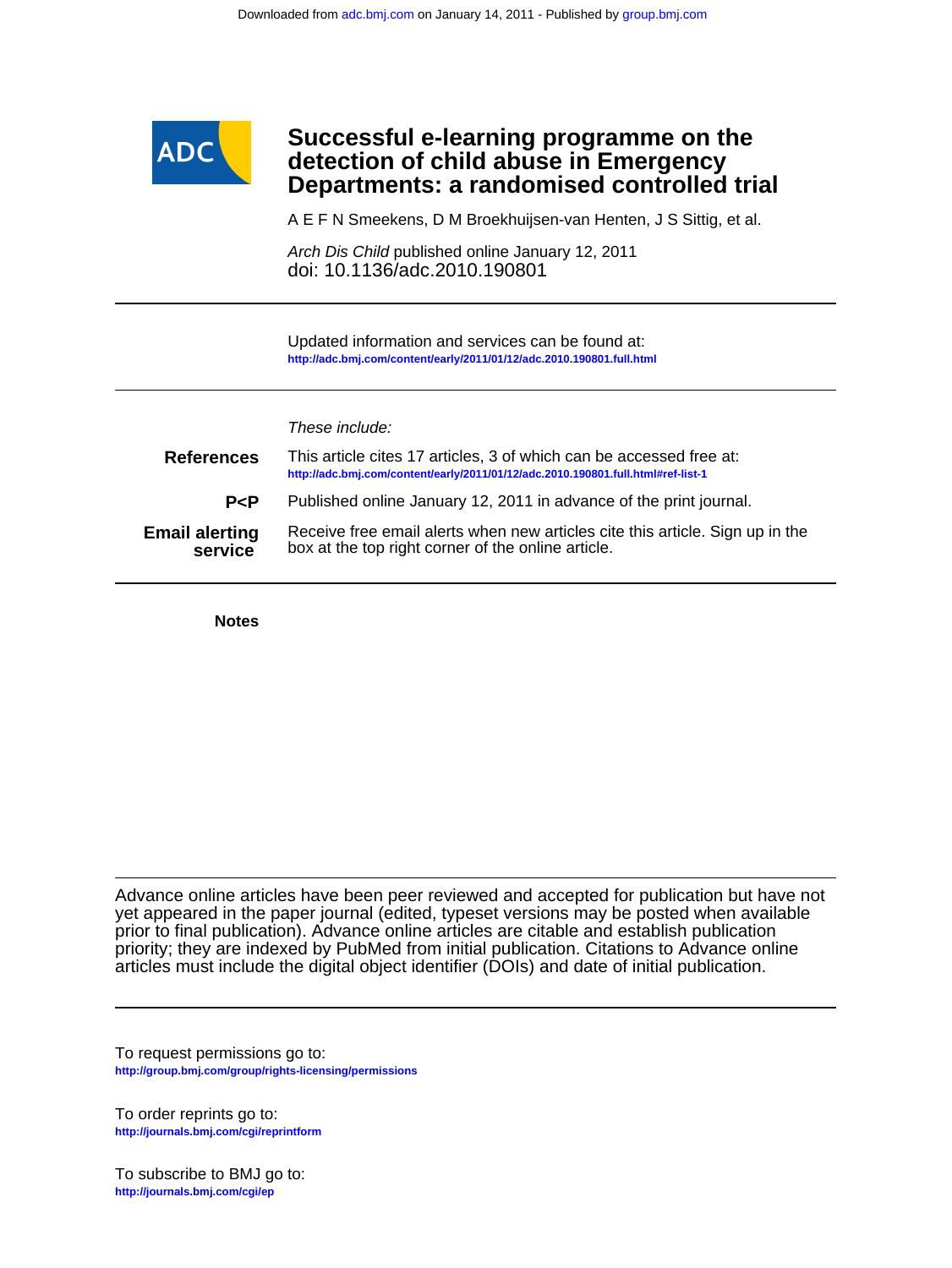# Successful e-learning programme on the detection of child abuse in Emergency Departments: a randomised controlled trial

A E F N Smeekens,<sup>1</sup> D M Broekhuijsen-van Henten,<sup>2</sup> J S Sittig,<sup>3</sup> I M B Russel,<sup>3</sup> O Th J ten Cate, $3$  N M Turner, $3$  E M van de Putte $3$ 

# **ABSTRACT**

1 Parnassia Bavogroep, Den Haag, The Netherlands <sup>2</sup> Isala Clinical Centre, Zwolle, The Netherlands <sup>3</sup>University Medical Center Utrecht, Utrecht, The **Netherlands** 

#### **Correspondence to**

 A E F N Smeekens in E. van de Putte, KE04.133.1, Post Box 85090, 3508 AB Utrecht, The Netherlands; keetiesmeekens@gmail.com

DMB-vH and JSS contributed

equally to this work.

Accepted 3 November 2010

**Objective** To evaluate the effectiveness of an electronic learning (e-learning) programme on the performance of nurses in the recognition of child abuse in a simulated case in the Emergency Department (ED).  **Design** Blinded, randomised controlled trial using preand postintervention design.

 **Setting** The ED of a University Medical Center in the Netherlands.

 **Participants** 38 ED nurses were included, 25 nurses were analysed.

 **Intervention** Half of the participants followed a 2-h e-learning programme focused on the recognition of child abuse, the others acted as a control group.

 **Main outcome measurements** Individual performance during a case-simulated parent interview to detect child abuse and self-reported self-efficacy for the detection of child abuse. Performance on the simulation was scored by an expert panel using a standardised assessment form which was designed to score quantity and quality of the questions posed by the nurse (minimum score 0; maximum score 114).

 **Results** During post-test, nurses in the intervention group performed significantly better during the simulation than the control group, (89 vs 71, 95% CI 2.9 to 33.3), and reported higher self-efficacy (502 vs 447, 95% CI -25.4 to 134.7). Performance in detecting child abuse correlated positively with the self-efficacy score (Spearman correlation 0.387, p value 0.056). Comparing post- and pretest results separately for the intervention and the control group showed a significant increase in performance in the intervention group.

 **Conclusion** E-learning improved the performance in case simulations and the self-efficacy of the nurses in the ED in the detection of child abuse. Wider implementation of the e-learning programme to improve the first step in the detection of child abuse is recommended.

 **Trial registration** Protocol registration system of clinicaltrials.gov: NCT00844571

# **INTRODUCTION**

The discrepancy between child abuse officially recognised by child protection services and the prevalence of abuse based on self-reports of children in community surveys indicates that there are frequent failures in the recognition of child abuse. $1-4$  In the Netherlands, hospitals contribute to only 6% of all reports to child-protection services, while international data indicate that 8% of reports come from hospitals. $3\,5$  One of the screening instruments used to ensure that child abuse is

## **What is already known on this topic**

- $\blacktriangleright$  There are frequent failures in the recognition of child abuse and a diagnostic tool used to ensure that child abuse is considered in the Emergency Department (ED) is a compulsory checklist applied to any child attending the ED with injury.
- $\blacktriangleright$  The presence of ED staff with knowledge, skills and attitude is a core component in the recognition of child abuse: educational programmes have been designed to improve this.

# **What this study adds**

- $\blacktriangleright$  This study evaluates the change in performance in case simulations and in self-reported self-efficacy after an e-learning programme in the area of child abuse.
- $\blacktriangleright$  Moreover, this educational programme has been evaluated by using a randomised controlled methodology: with an investment of 2 h e-learning, performance in a simulated case regarding the recognition of child abuse was measurably improved in nurses working in an Emergency Department.

considered in the Emergency Department (ED) of a hospital is a checklist for all children attending the department. In the Netherlands, a child abuse checklist called SPUTOVAMO has been widely introduced in EDs. SPUTOVAMO is an acronym composed of the first letters of nine questions regarding the injury. This checklist, originally developed by Compernolle<sup>6</sup> in 1996, was revised in a checklist with six questions with binary answer possibilities (SPUTOVAMO-R) pointing unambiguously at the suspicion of child abuse or not. This SPUTOVAMO-R is quite similar to the detection instrument of Benger and Pearce and it contains questions designed to explore the initial injury/complaint, the consistency of the history, delay in presentation, top/toe examination, previous injuries and the interaction of the parents and the child (see figure 1).<sup>7</sup>

ED professionals complete the screening instrument and the result of this first step in the process of recognition of child abuse will predominantly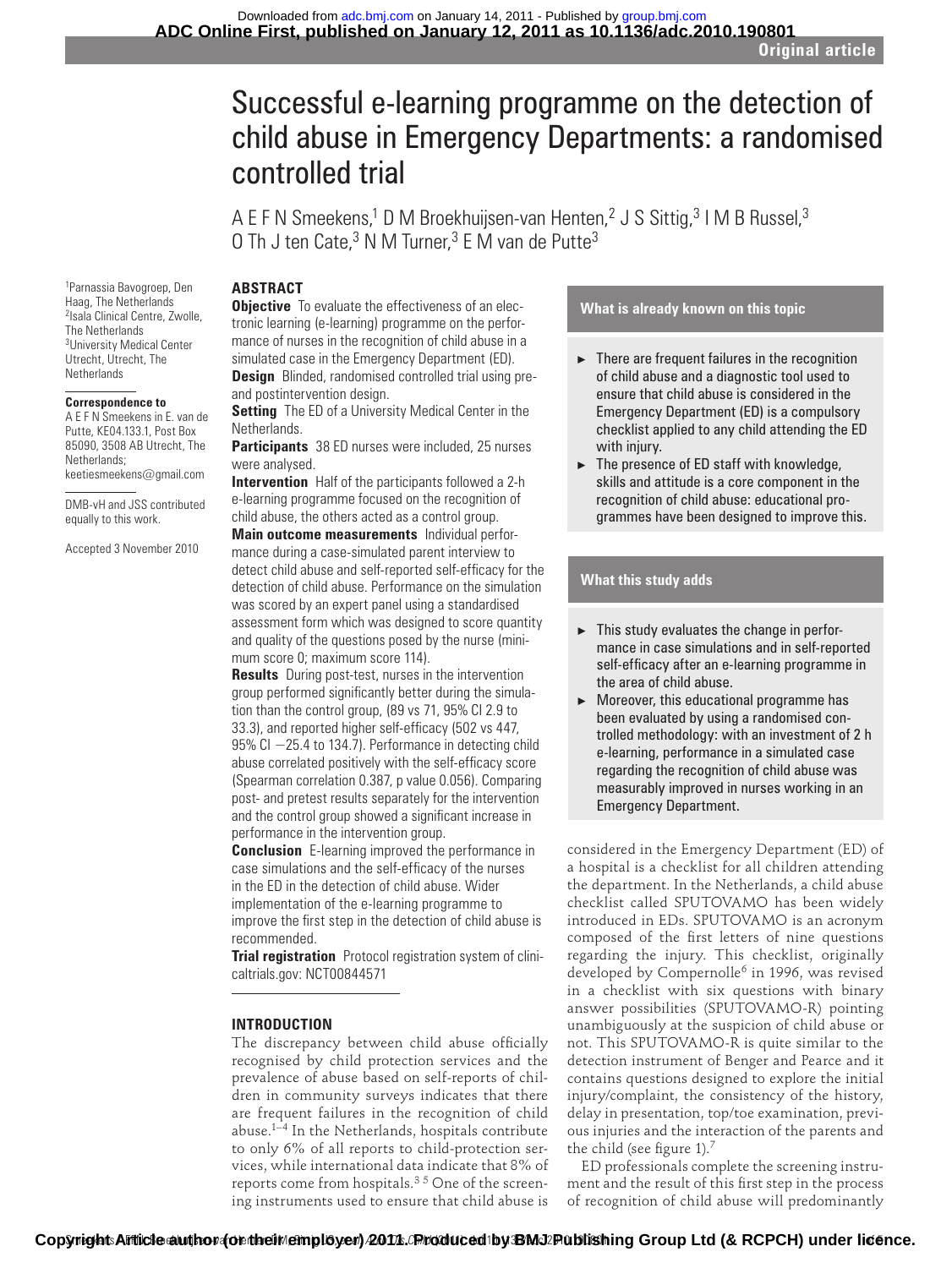# **Original article**





determine the consecutive work-up for the potentially maltreated child. The presence of ED staff with the necessary knowledge, skills and attitudes is therefore a key component in the recognition of child abuse. 8 Educational programmes have been designed to improve clinical performance by improving knowledge and skills and by changing attitudes.<sup>9</sup> Interventions such as the introduction of flowcharts and webbased training programmes positively influence knowledge of, and attitudes to the recognition of child abuse.<sup>7</sup> <sup>10</sup> An active learning environment which has received increasing attention is electronic learning (e-learning) and includes applications and processes such as web-based and computer-based teaching. 11 12 E-learning promotes self- directed learning, reduces the required learning time and offers time-flexibility for the learners. Studies show that e-learning programmes for nurses can be at least as effective as face-to-face teaching.<sup>11-13</sup> In a setting at an ED with irregular working schedules for professionals, an innovative educational intervention such as e-learning may be an effective method. 14

Self-efficacy is another important aspect of learning and is defined by Bandura as 'a person's belief in their capabilities to organize and execute the course of action required to produce given attainments'.<sup>15</sup> The higher a person's self-efficacy in respect of a particular task the more likely they are to perform it.

A change in the performance in the recognition of child abuse after an educational intervention, as a measurement of the integration of knowledge and attitude, has never been reported. 3 4 16 17 Only one educational programme has been evaluated using a randomised controlled design, with documentation of child abuse as an outcome measure. 14 This educational programme did not lead to improved documentation regarding physical child abuse in the ED setting.

Our study was performed in an ED of a University Hospital in the Netherlands. The ED has a paediatric unit with an annual attendance of 4000 patients under the age of 18 years. SPUTOVAMO-R is filled out for all patients under the age of 18 years attending the ED (this is a compulsory field in the electronic file of the medical records of a patient under the age of 18 years). Suspicion of child abuse is present in 2.8%, with a higher percentage in the younger age group (3.7% under the

age of 7). A suspicion of child abuse by the nurse (positively screened SPUTOVAMO-R) is followed by a systematic workup for possible child abuse starting with a paediatric consultation in the ED. After the work-up, all screened positive cases are discussed in the multidisciplinary Child Abuse Team in the presence of the Child Protection Services.

The aim of our study was to evaluate the effectiveness of an e-learning programme in the recognition of child abuse in terms of the effect on both the performance during a case-simulation and on self-efficacy in a randomised controlled trial. Verification of the efficacy of this programme would support the wider use of e-learning programmes to improve the first step in the recognition of child abuse.

# **PATIENTS AND METHODS Study design and timetable**

A randomised controlled trial was performed using a preand postintervention design. The pretest was conducted in all participants from August to October 2008. The post-test was performed in the control group in April 2009, 2 weeks before the launching of the intervention programme, and in the intervention group 2 weeks after the launching of the programme. The trial had to be finished before May 2009, after which the trial would be confounded as all ED nurses were then scheduled to receive additional training in the recognition of child abuse following a directive of the Dutch Health Care Inspectorate.

#### **Intervention**

The intervention was an e-learning programme on child abuse known as The Next Page developed by the non-profit Augeo foundation (http://www.thenextpage.nl). The programme consists of three different modules, recognition, acting and communication. Our study focuses only on the first of these modules which was specifically developed to improve recognition of child abuse by nurses in the ED. The e-learning programme contains simulations of clinical cases, video animations and interactive elements. Participants were instructed to complete the programme in a minimum of 2 h during a 2-week period either at the hospital or at home. Participants were allowed to access the e-learning programme more often than the obliged 2 h after they obtained access.

#### **Participants and randomisation**

The study was carried out among nurses at the ED of the University Medical Center Utrecht, the Netherlands. Utrecht is one of the largest cities in the Netherlands with 300 000 inhabitants. Thirty-eight nurses had a permanent contract in the department during the study period and were included in the study. During randomisation, participants were allocated to an intervention or a control group using a computer-generated randomisation list created by an independent statistician. Owing to the nature of the trial it was not possible to blind the participants and the head researcher to randomisation.

## **Outcome measures**

In all participants (intervention and control) performance in simulated cases was measured as the primary outcome and self-efficacy as the secondary outcome. Outcome measures were determined at baseline (pretest) and after the intervention group had been trained (post-test). An expert panel of three paediatricians experienced in the recognition of child abuse, who were blinded to the allocation, evaluated the recorded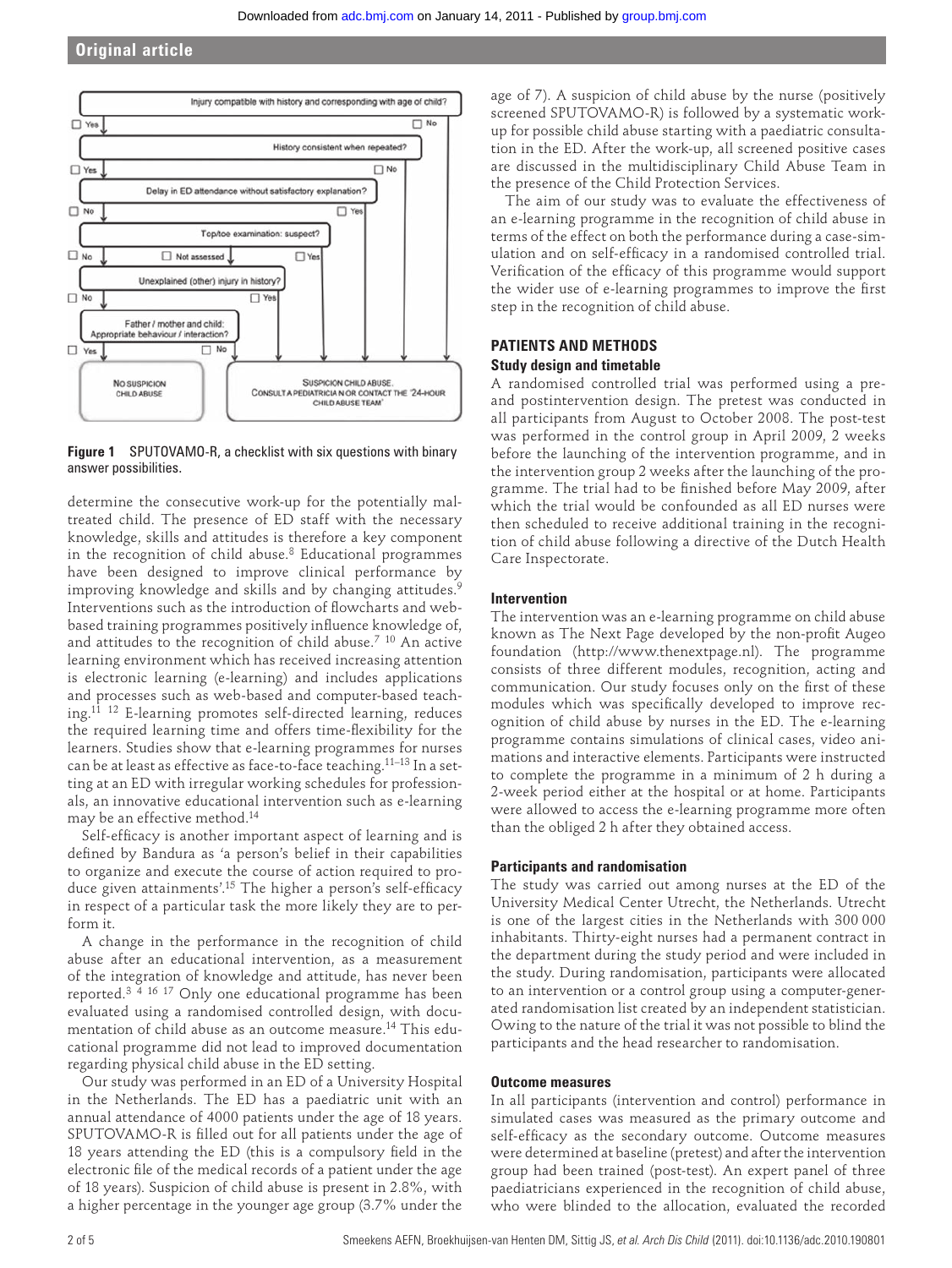| Table 1 | Baseline characteristics of study participants |
|---------|------------------------------------------------|
|---------|------------------------------------------------|

|                                                     | Intervention group ( $n = 19$ ) Control group ( $n = 19$ ) p Value (95% CI) |           |                                |
|-----------------------------------------------------|-----------------------------------------------------------------------------|-----------|--------------------------------|
| Female (n)                                          | 15                                                                          | 15        |                                |
| Mean age (years)                                    | 41(9)                                                                       | 41 (11)   | $0.961$ (-6.4 to 6.7)          |
| Mean work experience (years)                        | 9(9)                                                                        | 9(9)      | $0.753 (-4.3 \text{ to } 5.8)$ |
| Mean VAS pretest self-efficacy score<br>$(0 - 800)$ | 395 (92)                                                                    | 403 (144) | $0.847 (-72.2$ to 87.4)        |
| Mean pretest performance score (0-114)              | 74 (18)                                                                     | 66 (25)   | $0.280$ (-22.0 to 6.6)         |
| Duration of the case simulation (s)                 | 544 (152)                                                                   | 534 (143) | $0.842$ (-87.4 to 106.7)       |
|                                                     |                                                                             |           |                                |

Values are means (SD) unless stated otherwise.



 **Figure 2** Flow of the participants through the trial and reasons for loss to follow-up.

performance. Baseline characteristics of the randomised participants were collected and are presented in table 1. Figure 2 shows the flow of participants through the trial and reasons for loss to follow-up.

#### Primary outcome measurement: performance in simulated cases

We designed eight simulated cases—based on real clinical cases and ranging in age from 9 month to 5 years—attending the ED for injuries such as bruises, fractures and unconsciousness with varying histories (fall from stairs, fall from a height, unknown event). The top/toe examination was simulated by showing pictures of the undressed child when the nurse announced the necessity of this examination.

During both the pre- and the post-test participants were tested with one case simulation, and were asked to obtain all information necessary to complete SPUTOVAMO-R (figure 1). For each case simulation all items of the six-point checklist had to be scored. The final conclusion of the participant on the suspicion of child abuse and duration of each interview were also recorded. The injury in the case simulation was more often inflicted than accidental (proportion 2:1). The primary researcher (AEFNS) listed the case simulations which were applied during the pretest to avoid repeating these in the post-test. Three persons took part in the simulation test: the study participant, a scenario leader and an actor in the role of the parent with a doll to represent the patient. After each case simulation, the participants received immediate structured feedback from the scenario leader.<sup>18</sup>

The case-simulations were recorded on video and, after the completion of pre- and post-test, the blinded expert panel scored the performance using a standardised assessment form which was designed to score quantity and quality of the questions posed by the nurse (minimum score 0; maximum score 114). One to three questions per item of the six-point checklist had to be asked to be able to make the decision for that item.

#### Secondary outcome measurement: self-efficacy

Self-efficacy in respect of the detection of child abuse was evaluated using a 100 mm, visual analogue scale (VAS) with anchor bars, consisting of eight statements such as: 'Indicate to what extent you feel able to determine the consistency of the given history'. These statements correspond to the items of the checklist on child abuse. For each individual a total selfefficacy score was calculated by summing the eight individual VAS scores (total VAS score, min. 0 mm, max. 800 mm). 19 Selfefficacy was measured in all participants immediately before the simulation test.

#### **Statistical analysis**

Distribution was judged on the basis of graphical representation of the data. Student t test was used for apparently normally distributed data. Other data were analysed using non-parametric tests, to assess differences between the groups. An inter-rater reliability analysis using the intraclass correlation coefficient was performed to determine consistency among the members of the expert panel. The collected data were analysed using SPSS version 17.0 for Windows. We considered a p value of ≤0.05 to be statistically significant.

To account for loss to follow-up, both an intention to treat analysis with the pretest score carried forward and a multiple imputation analysis were performed. As the results were not essentially altered by these analyses we decided to present the analysis of the participants who performed the post-test.

#### **Role of the funding source**

The study was partly funded by the Augeo Foundation. The funders had no part in the design of the study; collection, analysis and interpretation of the data; the writing of the report; or the decision to submit the article for publication.

# **RESULTS**

# **Subjects**

No significant differences in nurses' characteristics were seen between the control and the intervention group (table 1). Comparing the lost to follow-up and the analysed participants, no differences were seen at baseline (table 2).

#### **Effect of intervention**

#### Performance during case simulations

Complete data were available for 25 nurses: 12 nurses in the control group and 13 in the intervention group. The total performance during post-test of the intervention group was significantly better than that in the control group, indicating that more adequate questions were asked resulting in a higher quality of history taking (p value 0.022). Analysis per item of the six-point checklist and duration of the test is shown in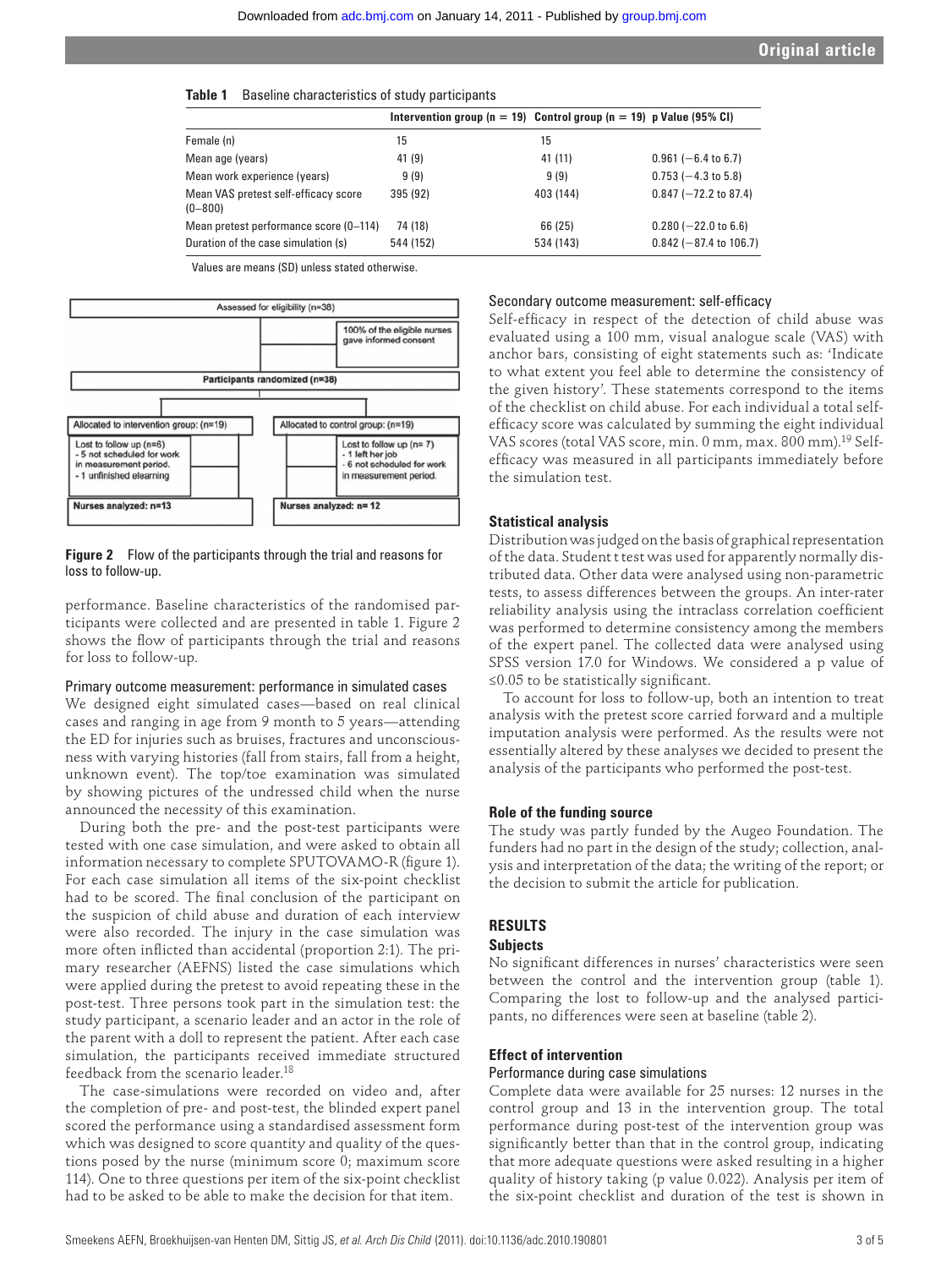# **Original article**

|  | Table 2 Baseline characteristics of analysed participants and participants that were lost to follow-up |  |  |  |
|--|--------------------------------------------------------------------------------------------------------|--|--|--|
|--|--------------------------------------------------------------------------------------------------------|--|--|--|

|                                              | Analysed participants ( $n = 25$ ) | Lost to follow-up $(n = 13)$ | p Value (95% CI)         |
|----------------------------------------------|------------------------------------|------------------------------|--------------------------|
| Female (n)                                   | 18                                 | 12                           |                          |
| Mean age (years)                             | 42(9)                              | 39 (12)                      | $0.451$ (-4.3 to 9.4)    |
| Mean work experience (years)                 | 9(7)                               | 9(9)                         | $0.977$ (-5.4 to 5.2)    |
| Mean VAS pretest self-efficacy score (0-800) | 384 (111)                          | 429 (132)                    | $0.273$ (-127.4 to 37.1) |
| Mean pretest performance score (0-114)       | 71 (21)                            | 67 (24)                      | $0.559$ (-10.8 to 19.7)  |
| Duration of the case-simulation (s)          | 546 (160)                          | 536 (141)                    | $0.841$ (-112.4 to 92.1) |

Values are means (SD) unless stated otherwise.

| Table 3 Participants' mean scores (SD) on adequate questions regarding possible child abuse during case simulations and the VAS total self- |
|---------------------------------------------------------------------------------------------------------------------------------------------|
| efficacy score ( $n = 25$ )                                                                                                                 |

|                                                                                                 | Intervention group ( $n = 13$ ) | Control group $(n = 12)$ | p Value (95% CI)               |
|-------------------------------------------------------------------------------------------------|---------------------------------|--------------------------|--------------------------------|
| Evaluate injury in the context of the explained history (range 0–24)                            | 18(6)                           | 15(4)                    | $0.127 (-0.9 \text{ to } 6.9)$ |
| Evaluate consistency of the history (range 0–18)                                                | 14(4)                           | 9(5)                     | $0.013*$                       |
| Evaluate if there is a delay in presentation (range 0-24)                                       | 20(5)                           | 18(5)                    | $0.359$ (-2.2 to 5.9)          |
| Evaluate the physical examination (range 0-18)                                                  | 17(1)                           | 14(5)                    | $0.056*$                       |
| Evaluate history of past injuries (range 0-18)                                                  | 13(5)                           | 8(6)                     | $0.053*$                       |
| Evaluate interaction parent-child (range 0-12)                                                  | 7(4)                            | 6(4)                     | $0.763*$                       |
| Total performance score (range 0-114)                                                           | 89 (19)                         | 71 (18)                  | $0.022$ (2.9 to 33.3)          |
| Expert agreement with the final conclusion child abuse (range 0-3<br>$(3 =$ complete agreement) | 3(1)                            | 2(1)                     | $0.363*$                       |
| VAS total self-efficacy score <sup>†</sup> (range 0–800)                                        | 502 (96)                        | 447 (98)                 | $0.171$ (-25.4 to 134.7)       |
| Duration of case simulations (s)                                                                | 662 (222)                       | 464 (149)                | $0.017$ (39.5 to 355.2)        |

Results during post-test.

\*Mann–Whitney U test.

<sup>†</sup>VAS total self-efficacy score: total of all individual VAS scores.

table 3. Some components of the checklist did not improve at all, for example, the evaluation of interaction between parent and child. The final conclusion (suspicion of child abuse yes or no) of the nurse is often in line with the intended conclusion of the scenarios, both in the intervention group and in the control group (table 3).

Comparing post- and pretest results separately for the intervention and the control group showed almost significant increase in performance in the intervention group but not in the control group (table 4). A positive correlation is seen between the duration of the simulation test and the total number of adequate questions (Spearman correlation 0.586, p value 0.002). The inter-rater reliability for the three experts during post-test was found to be 0.70 (95% CI 0.51 to 0.84, p value 0.000), which can be considered good. 20

# **Self-efficacy**

The mean total post-test self-efficacy score was 502 in the intervention and 447 in the control group (95% CI of the difference −25.4 to 134.7) (table 3). There was a positive correlation between the total self-efficacy score and the performance on the simulation test (Spearman correlation 0.387, p value 0.056). Comparing post- and pretest results separately for the intervention and the control group showed a significant increase of the self-efficacy score in both groups (table 4).

# **DISCUSSION**

This randomised controlled trial demonstrated improved performance in the first step in the recognition of possible child abuse during a simulation test of a child attending the ED by ED nurses after following an e-learning programme. Nurses trained in this programme asked more adequate questions to determine suspicion on child abuse. This is a positive finding which might lead to the identification of more abused children. Furthermore, asking more of the right questions might decrease the false positive rate. In our hospital only 40% of the initially screened positives for child abuse are eventually referred for an intervention, on the basis of a strong suspicion or confirmation of child abuse. The present study only evaluates the first step in the process of recognition of child abuse in a case-simulation setting. The actual accuracy of the SPUTOVAMO-R for the diagnosis physical child abuse is now being investigated in a diagnostic study CHAIN-ER (Child Abuse Inventory at Emergency Rooms). First results from this study are expected in 2011.

Ideally one would like to evaluate the effect of better recognition in the ED on the outcome of abused children. This requires well-designed, large-scale studies in which all the different steps resulting in an operationally defined better outcome for abused children are evaluated (reporting to Child Protection Services, start of appropriate interventions, inherence to interventions, outcome, etc). For our study we decided to administer a proximal test to determine the effect of an educational programme on the recognition of child abuse, a test that specifically evaluates that aspect which the intervention was designed to improve. We used an objective measurement of effect as we felt this to be more reliable than self-reported improvements in recognition as was done in other studies.<sup>21</sup><sup>22</sup> Interestingly, both groups made a reasonable final decision on the suspicion of child abuse, even though the scores for separate questions were lower in the control group. This reflects the fact that child protection assessment is multifaceted and relies not just on answers to the correct questions of a screening instrument.

This study had several limitations: first, we chose to include all nurses with a permanent ED contract to minimise loss to follow-up but this policy did not prevent a drop-out